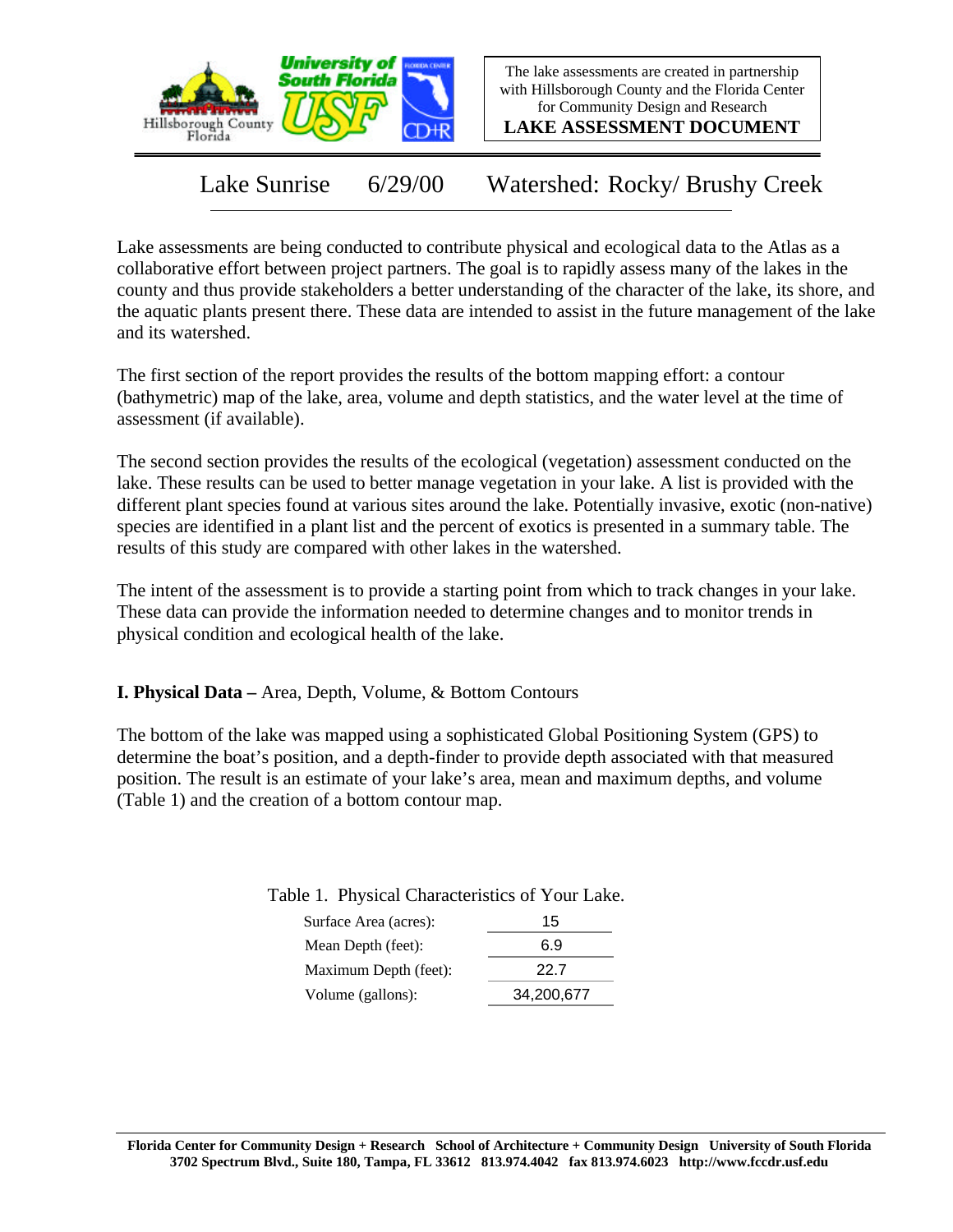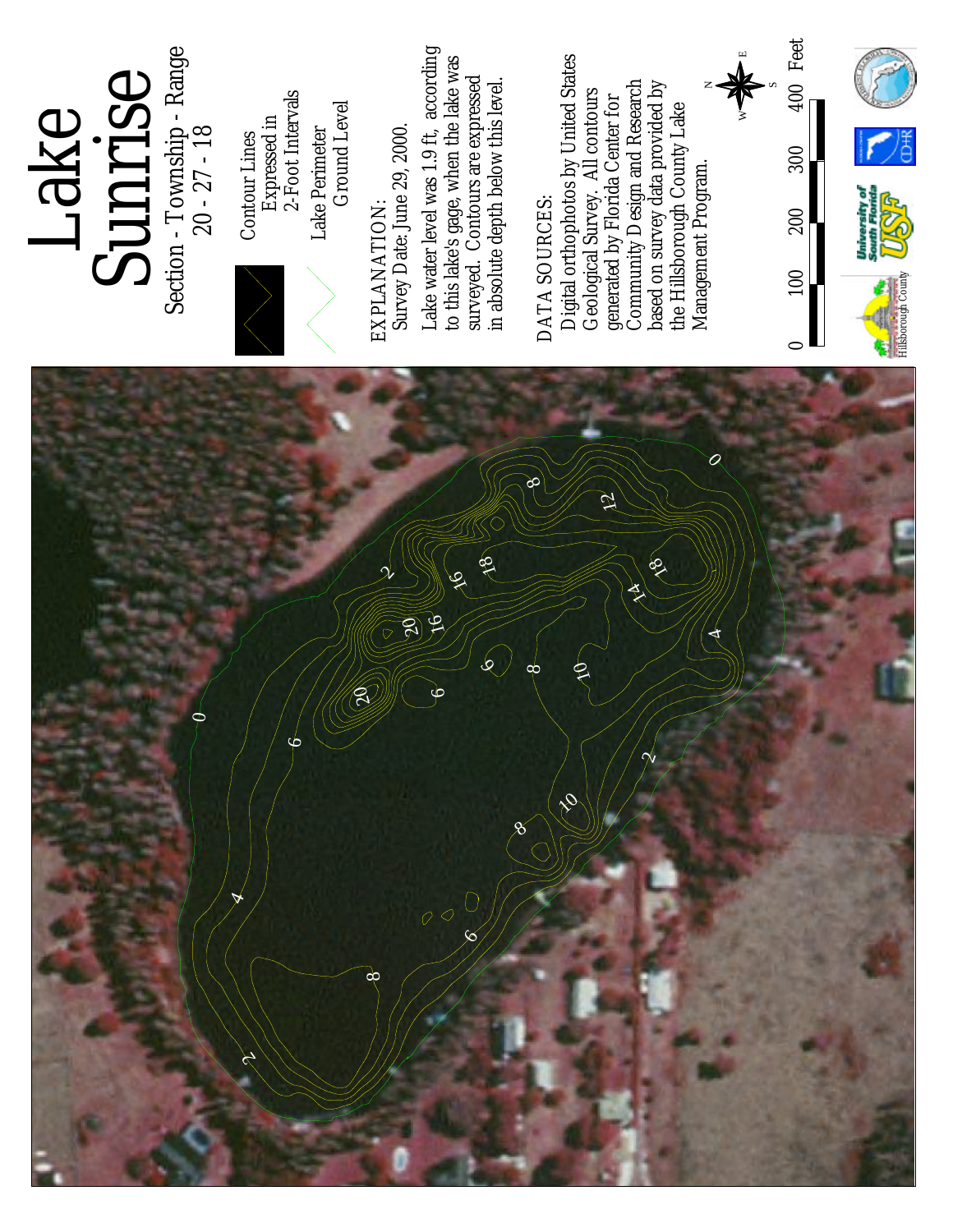

**LAKE ASSESSMENT DOCUMENT**

Lake Sunrise 6/29/00 Watershed: Rocky/ Brushy Creek

## **II. Ecological Data**

Aquatic Plant Survey

Approximately equispaced sites are haphazardly mapped around the lake and the aquatic plants at each site are surveyed. The total number of species from all sites is used to approximate the total diversity of aquatic plants and the percent of invasive-exotic plants on the lake and in the watershed (Table 2). Many of these plants are considered ecologically harmful, as they tend to out-compete native species. Such "nuisance" plants can also make boating and other recreational activities difficult or impossible. The common and scientific names of plant species found on your lake are listed in Table 3.

> Table 2. Comparison of species diversity between your lake and other assessed lakes located within your watershed.

|                        |    | Lake Sunrise Rocky/ Brushy Creek<br>(Average) |
|------------------------|----|-----------------------------------------------|
| Number of Taxa:        | 20 | 35                                            |
| Percent Exotic Plants: | 5% | 18%                                           |

Table 3. Botanical and common names of the most commonly found plants on your lake. Percent frequency (of occurence), habit (location where found), status (native or exotic), and EPPC status are provided.

| Common Name                            | are provided.<br><b>Plant Species</b> | Frequency | Habit     | <b>Status</b> | <b>EPPC</b> |
|----------------------------------------|---------------------------------------|-----------|-----------|---------------|-------------|
| Water Primroses, Primrosewillow        | Ludwigia spp.                         | 80%       | Emergent  | Unknown       | NL.         |
| Sedge                                  | Cyperus spp.                          | 70%       | Emergent  | Unknown       | <b>NL</b>   |
| Manyflower Marshpennywort, Water Penny | Hydrocotyl umbellata                  | 70%       | Emergent  | Native        | <b>NL</b>   |
| Spatterdock, Yellow Pondlily           | Nuphar lutea var. advena              | 70%       | Floating  | Native        | <b>NL</b>   |
| <b>Pickerel Weed</b>                   | Pontederia cordata                    | 60%       | Emergent  | Native        | <b>NL</b>   |
| Cypress                                | Taxodium spp.                         | 60%       | Emergent  | Native        | <b>NL</b>   |
| Fourpetal St. John's-Wort              | Hypericum tetrapetalum                | 50%       | Emergent  | Native        | <b>NL</b>   |
| Maidencane                             | Panicum hemitomon                     | 50%       | Emergent  | Native        | NL.         |
| <b>Torpedo Grass</b>                   | Panicum repens                        | 40%       | Emergent  | Exotic        |             |
| Baldwin's Spikerush, Roadgrass         | Eleocharis baldwinii                  | 30%       | Submersed | Native        | <b>NL</b>   |
| Cattails                               | Typha spp.                            | 30%       | Emergent  | Native        | NL.         |
| <b>Bladderwort</b>                     | Utricularia spp.                      | 30%       | Submersed | <b>Native</b> | NL.         |
| Swamp Fern                             | Blechnum serrulatum                   | 20%       | Emergent  | Native        | NL.         |
| Southern Red Maple                     | Acer rubrum var. trilobum             | 10%       | Emergent  | Native        | <b>NL</b>   |
| Algal Mats, Floating                   | Algal spp.                            | 10%       | Floating  | Unknown       | Unknow      |
| Common Bacopa, Herb-Of-Grace           | Bacopa monnieri                       | 10%       | Submersed | Native        | <b>NL</b>   |

Florida Center for Community Design + Research School of Architecture + Community Design University of South Florida 3702 Spectrum Blvd., Suite 180, Tampa, FL 33612 813.974.4042 fax 813.974.6023 http://www.fccdr.usf.edu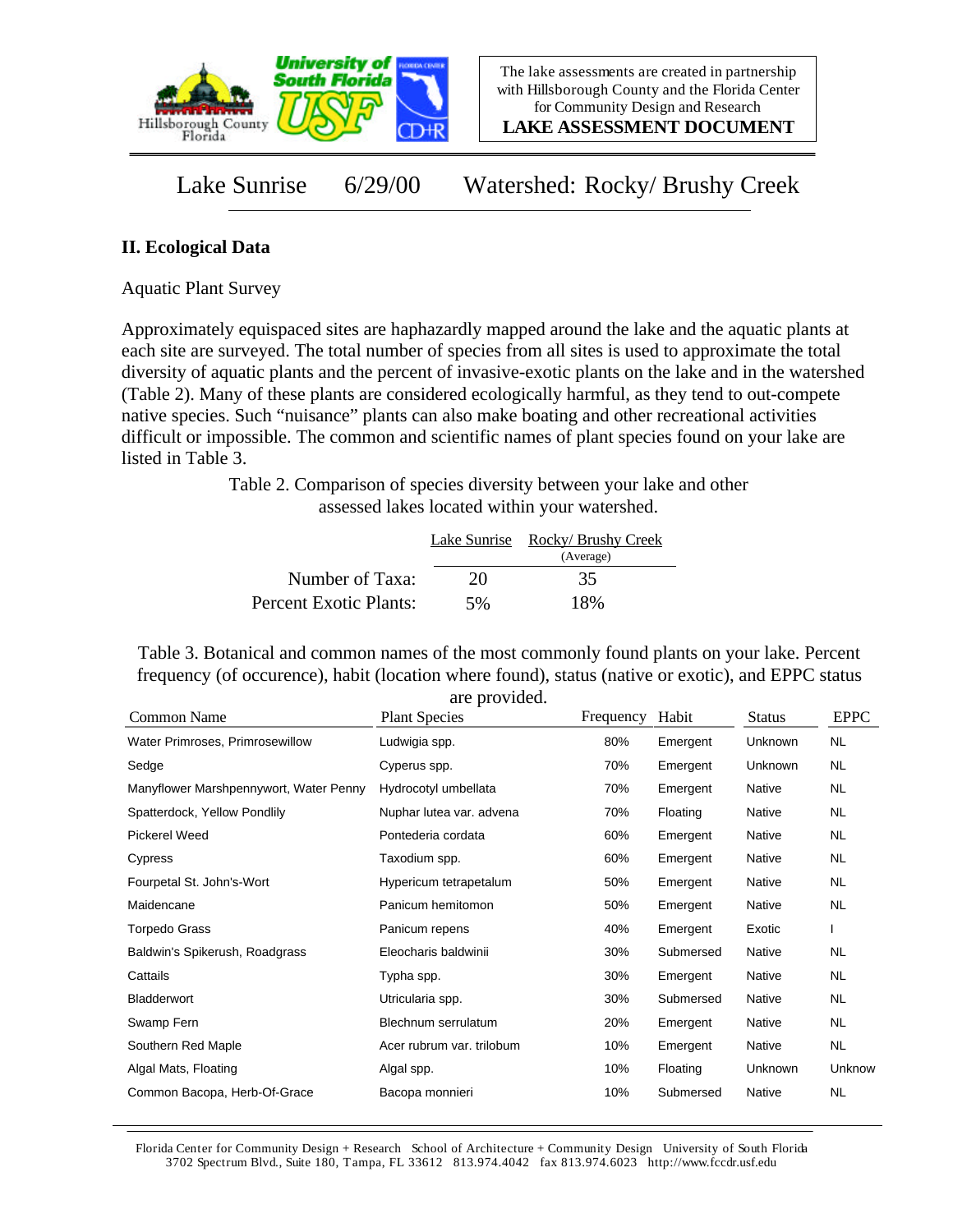## Lake Sunrise 6/29/00 Watershed: Rocky/ Brushy Creek

| Pine Tree                         | Pinus spp.         | 10% | Emergent | <b>Native</b> | NL     |
|-----------------------------------|--------------------|-----|----------|---------------|--------|
| Laurel Oak; Diamond Oak           | Quercus laurifolia | 10% | Emergent | <b>Native</b> | NL     |
| Willow                            | Salix spp.         | 10% | Emergent | Native        | NL     |
| <b>Unidentified Plant Species</b> | UNKNOWN SPP        | 10% | Unknown  | Unknown       | Unknow |

Florida Center for Community Design + Research School of Architecture + Community Design University of South Florida 3702 Spectrum Blvd., Suite 180, Tampa, FL 33612 813.974.4042 fax 813.974.6023 http://www.fccdr.usf.edu